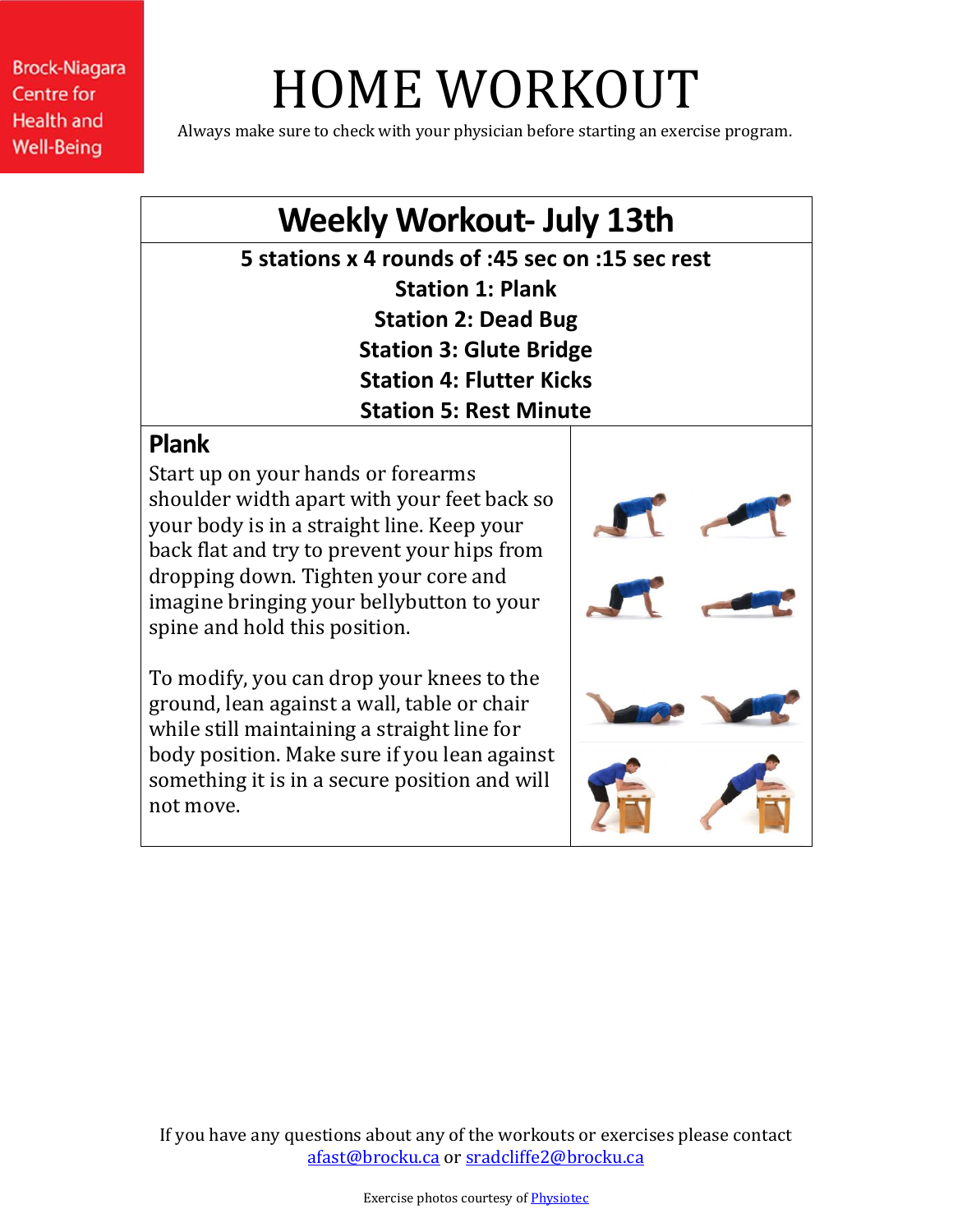# HOME WORKOUT

Always make sure to check with your physician before starting an exercise program.

#### **Dead Bug**

Start by lying on your back with your arms pointing straight up, shoulders lifted slightly off the floor and your hips and knees bent at 90 degrees. Lower your leg straight down slowly while lowering the opposite arm behind your head. As you do this, remember to breathe and keep your core tight.

Modifications include lowering your arms and legs one at a time, keeping one foot on the ground as you move your arm and other leg or using the wall for support.

### **Glute Bridge**

Start on your back with your knees bent, feet hip width apart, and arms at your side. Lift your hips off the ground while squeezing your buttocks until your torso is in a straight line with your legs, or as high as you are able. Lift your hips up and down for repetitions for the work period. For a more advanced exercise, elevate one leg straight and hold as you lift your hips up.

## **Flutter Kicks**

Start on your back with your legs straight out and arms at your side. Lift your feet and shoulders slightly off the ground to engage your core. Slowly alternate moving each leg up and down, in a kicking motion as if you were swimming.

You can modify by keeping your shoulders down or putting your feet on the ground during the movement. Even in this position it is important to engage your core.



If you have any questions about any of the workouts or exercises please contact [afast@brocku.ca](mailto:afast@brocku.ca) or [sradcliffe2@brocku.ca](mailto:sradcliffe2@brocku.ca)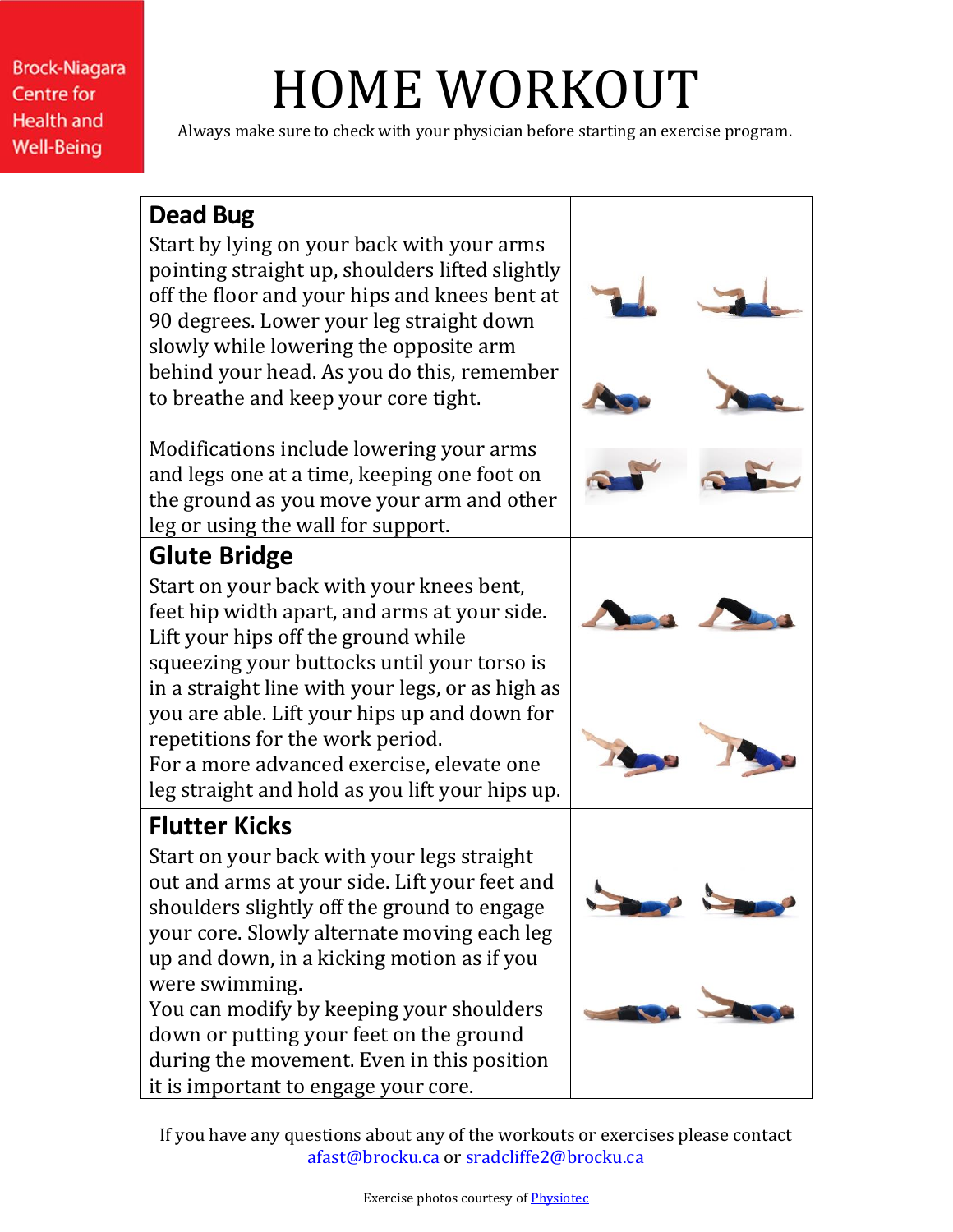# HOME WORKOUT

Always make sure to check with your physician before starting an exercise program.

# **Weekly Workout-Seated Variation**

**5 stations x 4 rounds of :45 sec on :15 sec rest Station 1: Pallof Press Station 2: Core Activation Station 3: Seated Deadlift Station 4: Seated Flutter Kicks Station 5: Rest Minute**

#### **Pallof Press**

This exercise can be done in a standing or sitting position. Starting with your hands at your chest, keeping your core tight, move your arms straight out to extension and back to your chest. Continue to do this motion, adding resistance by holding onto a weight or any object you may have.



Verywell.com

#### **Core Activation**

Sitting in your chair, activate your core by imagining pulling your bellybutton into your spine. Simultaneously, lift your arm and opposite leg slowly. Alternate back and forth with your arms and legs.

To modify, lift your arms and legs one at a time.



If you have any questions about any of the workouts or exercises please contact [afast@brocku.ca](mailto:afast@brocku.ca) or [sradcliffe2@brocku.ca](mailto:sradcliffe2@brocku.ca)